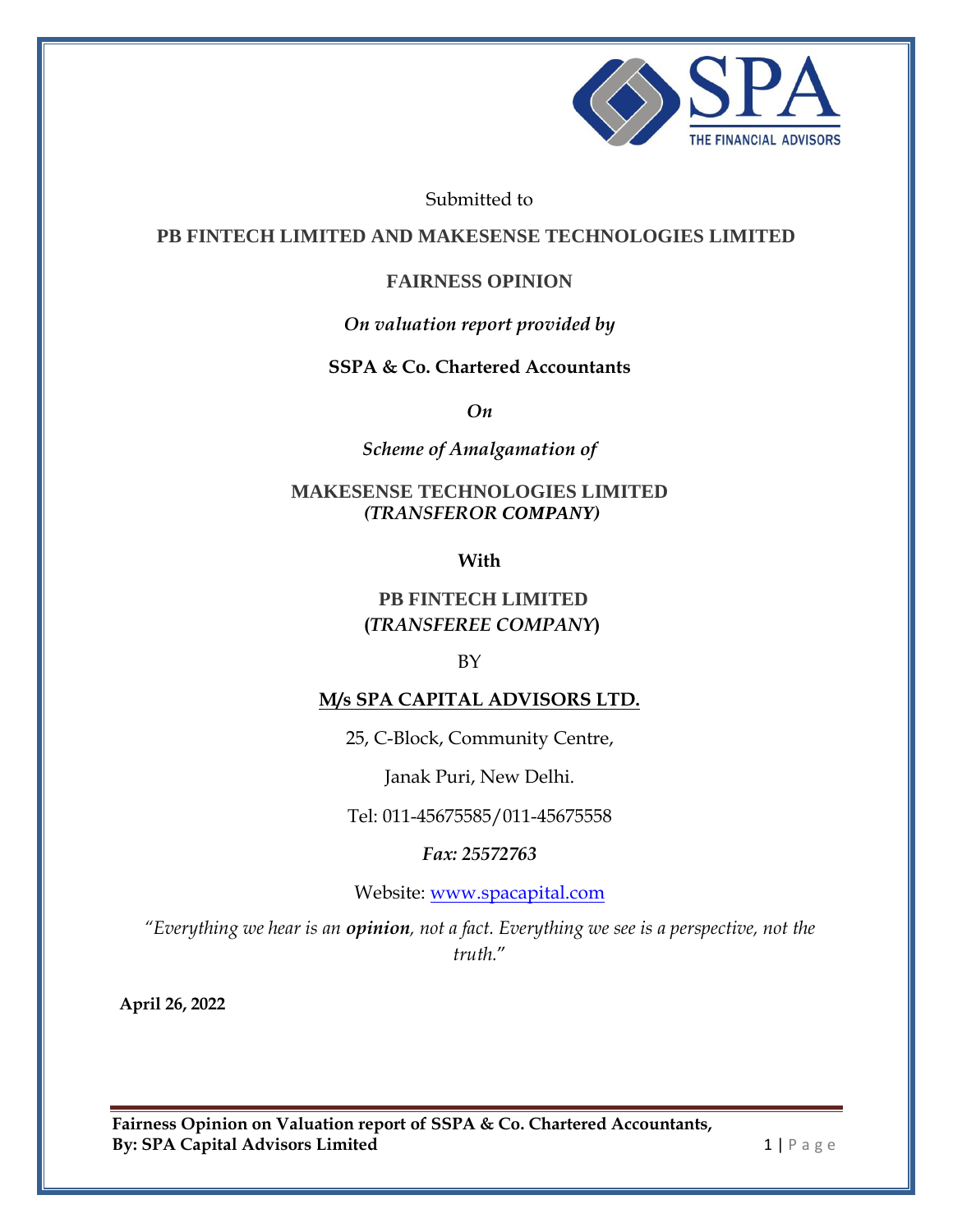

**The Audit Committee, PB Fintech Limited** Plot No. 119, Sector 44, Gurugram – 122 001, Haryana

**The Board of Directors, Makesense Technologies Limited** Plot No. 123, Sector 44, Gurugram – 122 001, Haryana

**RE: Fairness Opinion on Valuation Report provided by SSPA & Co. Chartered Accountants for the proposed amalgamation of Makesense Technologies Limited ('MTL') with PB Fintech Limited ('PBFL')**

#### We have been engaged to give fairness opinion on the valuation report provided by  $\mathbf{r}$ **PURPOSE**

We have been engaged to give fairness opinion on the report provided by SSPA & Co. Chartered Accountants dated, April 26, 2022, for the purpose of proposed amalgamation of MTL, having its registered office at Plot No. 123, Sector-44, Gurugram- 122001, Haryana, India, with PBFL, having its registered office at Plot No. 119, Sector-44, Gurugram-122001, India, u/s Sections 230 to 232 and other applicable provisions of the Companies Act, 2013.

The fairness opinion report is required to be submitted to the stock exchanges to facilitate compliance with Regulation 11 and Regulation 37 of the Securities and Exchange Board of India (Listing Obligations and Disclosure Requirements) Regulations, 2015, read with SEBI Circular No. CFD/DIL3/CIR/2017/21 dated March 10, 2017, as amended from time to time.

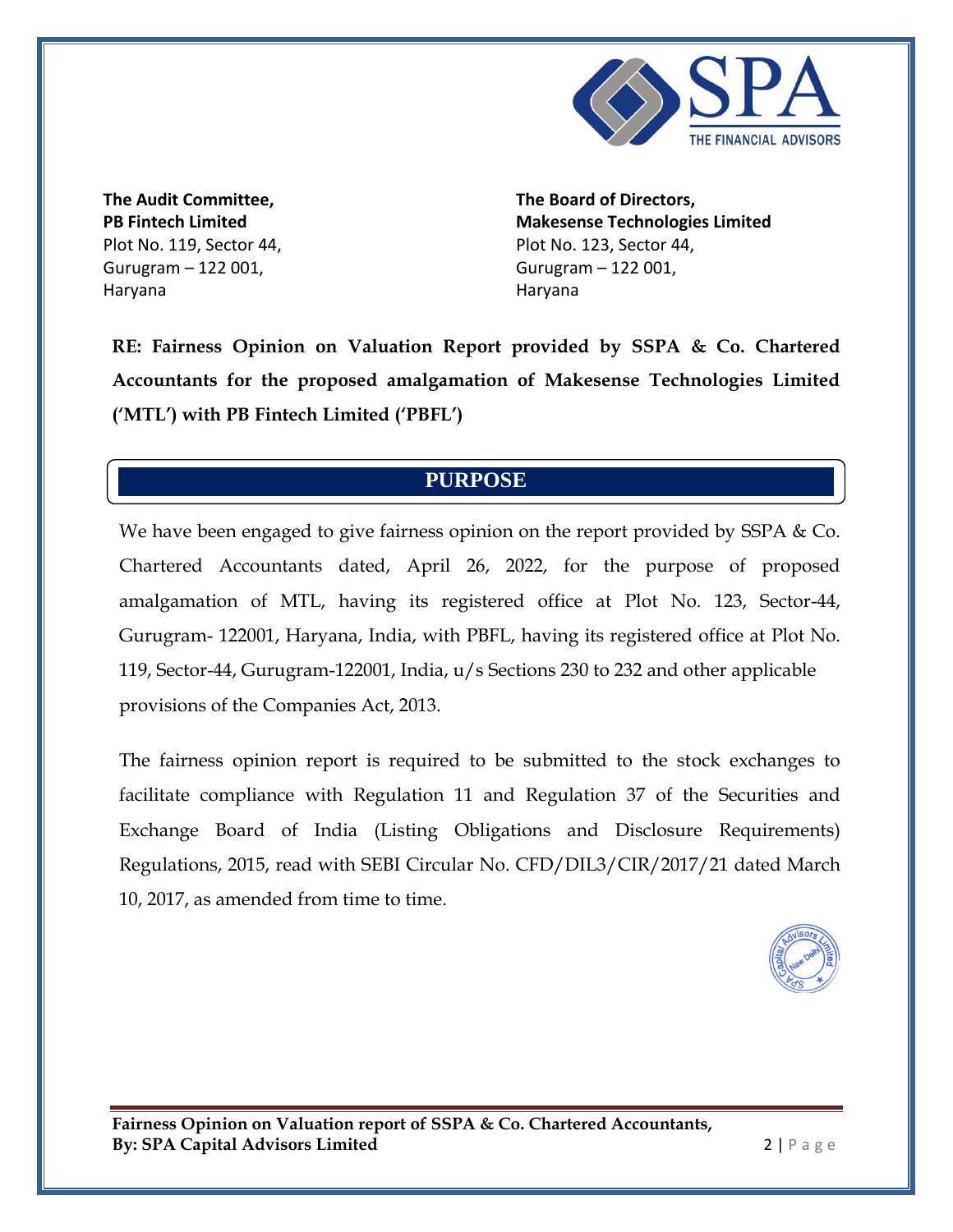

## **BACKGROUND**

## **PB Fintech Limited (Transferee Company):**

PB Fintech Limited ('PBFL'), was incorporated on June 04,2008 as Etechaces Marketing and Consulting Private Limited'. The name was subsequently changed to PB Fintech Private Limited on September 18, 2020,to emphasise the nature of the fintech business and subsequently converted to a public limited company on June 30, 2021. PBFL owns the brands Policybazaar and Paisabazaar. The Policybazaar and Paisabazaar platform offerings address the large and highly underpenetrated online insurance and lending markets. These brands provides convenient access to insurance, credit and other financial products and aims to create awareness amongst lndian households about the financial impact of death, disease and damage.

The equity shares of PBFL are listed on BSE limited and the National Stock Exchange of lndia Limited.

|                              |  |  |  | <b>Share capital:</b> The share capital structure of the Transferee Company as on 31 |  |  |
|------------------------------|--|--|--|--------------------------------------------------------------------------------------|--|--|
| December 2021 is as follows: |  |  |  |                                                                                      |  |  |

| <b>Particulars</b>                                                 | <b>Amount in INR</b> |  |  |  |  |  |  |
|--------------------------------------------------------------------|----------------------|--|--|--|--|--|--|
| <b>Authorised Share Capital</b>                                    |                      |  |  |  |  |  |  |
| 49,05,00,000 equity shares of INR 2 each                           | 98,10,00,000         |  |  |  |  |  |  |
| 9,50,000 compulsorily convertible preference shares of INR 20 each | 1,90,00,000          |  |  |  |  |  |  |
| Total                                                              | 100,00,00,000        |  |  |  |  |  |  |
| Issued, Subscribed and Paid up Share Capital                       |                      |  |  |  |  |  |  |
| 44,94,99,806 equity shares of INR 2 each                           | 82,24,69,000         |  |  |  |  |  |  |
| Total                                                              | 82,24,69,000         |  |  |  |  |  |  |

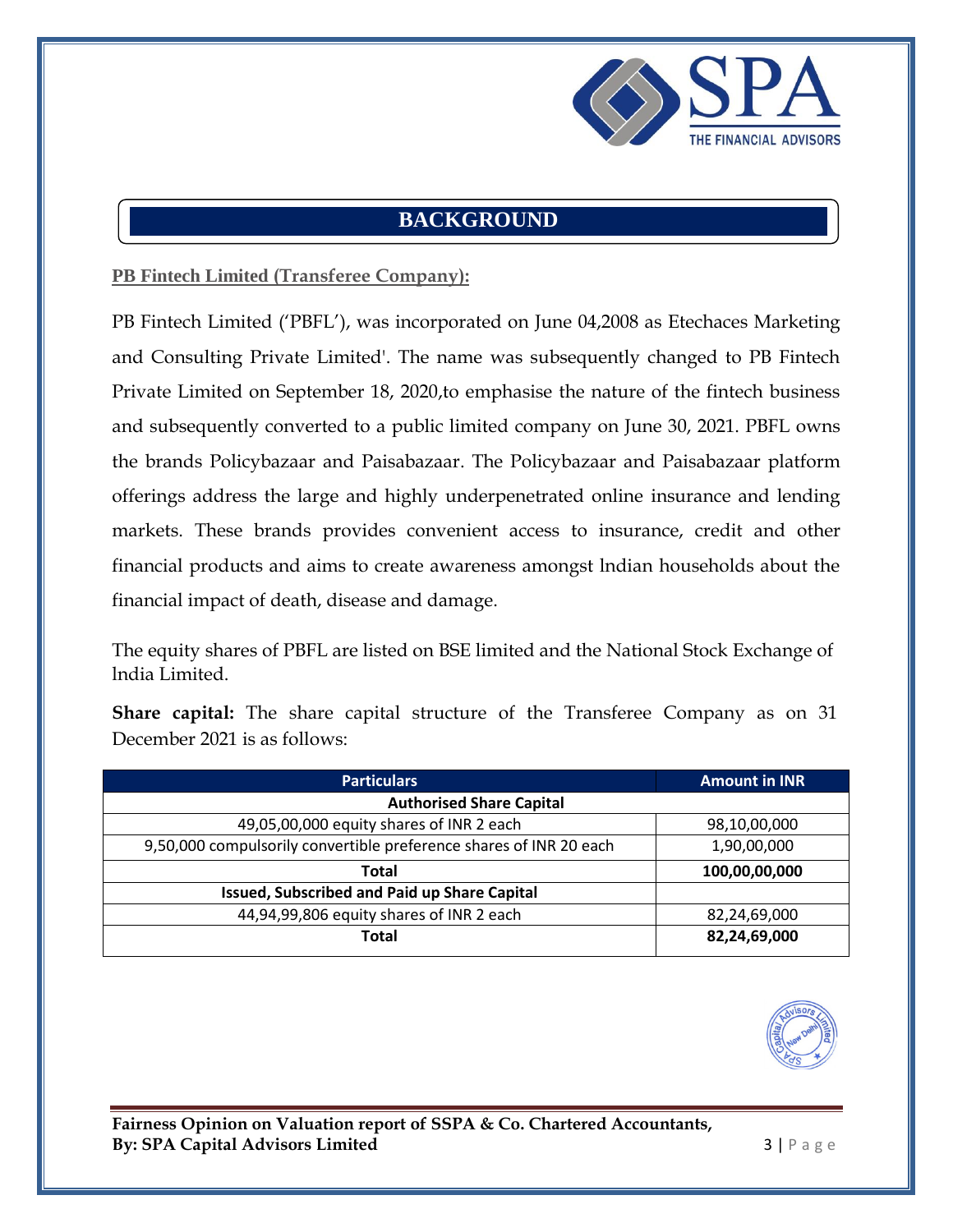

## **Makesense Technologies Limited (Transferor Company):**

MTL was incorporated on September 21, 2010. MTL holds 5,98,90,000 equity shares (~13.32%) in PBFL of face value INR 2 each as on date. MTL is a joint venture between Info Edge (India) Limited and MacRitchie Investments Pte. Ltd.

**Share capital:** The share capital structure of the Transferor Company as on 31 December 2021 is as follows:

| <b>Particulars</b>                           | <b>Amount in INR</b> |
|----------------------------------------------|----------------------|
| <b>Authorised Share Capital</b>              |                      |
| 2,55,00,000 equity shares of INR 10 each     | 25,50,00,000         |
| 30,00,000 preference shares of INR 100 each  | 30,00,00,000         |
| <b>Total</b>                                 | 55,50,00,000         |
| Issued, Subscribed and Paid up Share Capital |                      |
| 12,16,500 equity shares of INR 10 each       | 1,21,65,000          |
| <b>Total</b>                                 | 1,21,65,000          |



**Fairness Opinion on Valuation report of SSPA & Co. Chartered Accountants, By: SPA Capital Advisors Limited 4 | P a g e**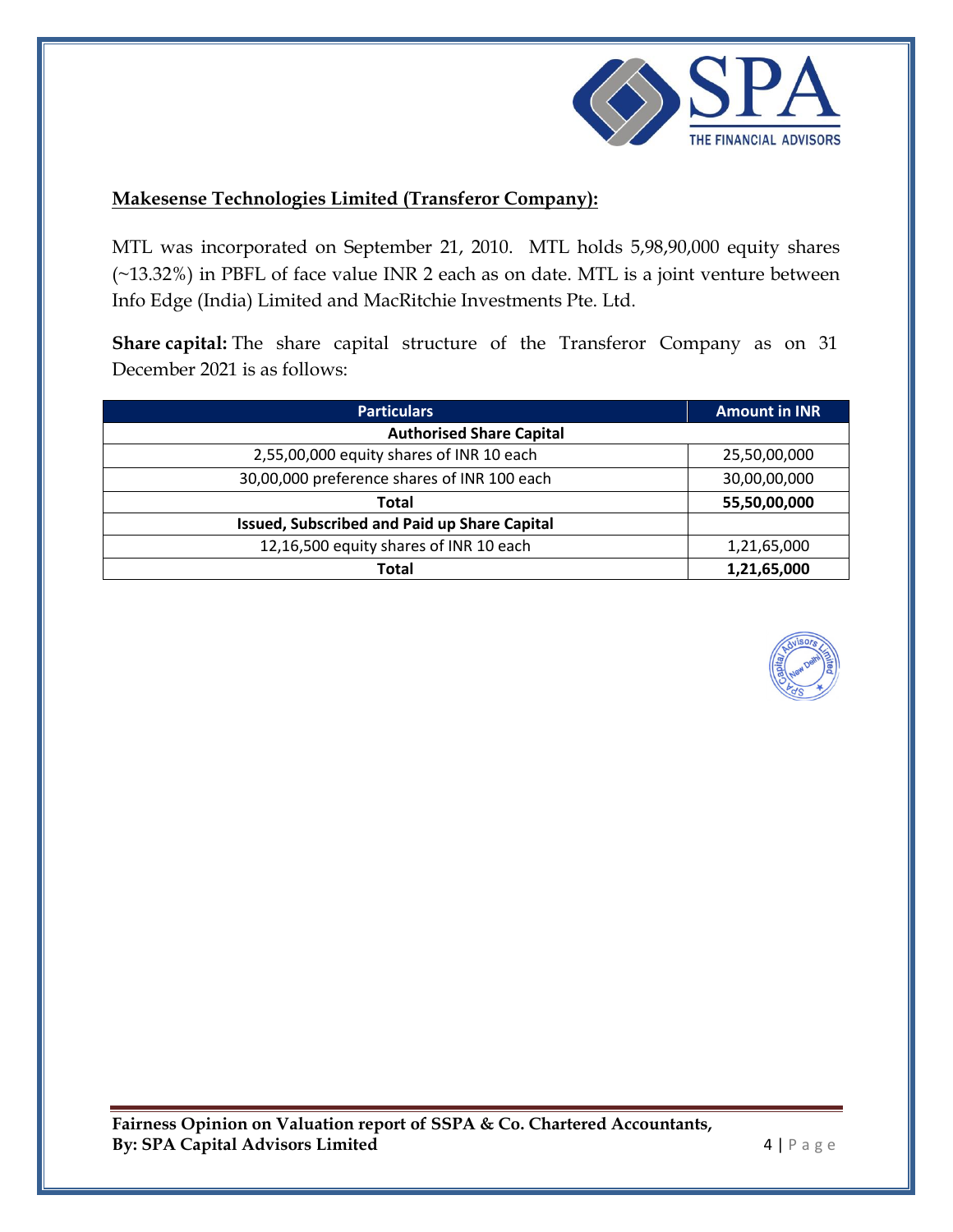

# **TRANSACTION**

We understand that this transaction involves amalgamation of MTL into PBFL pursuant to a Scheme of Amalgamation under Sections 230 to 232 and other applicable provisions of the Companies Act, 2013.

# **INFORMATION RELIED UPON**

We have prepared the Fairness Opinion Report on the basis of the information provided to us and inter-alia the following:

- i) Draft Scheme of Amalgamation; and
- ii) Valuation Report dated April 26, 2022, issued by SSPA & Co. Chartered Accountants.
- iii) Standalone audited financial statements of MTL for the 9 months period ended December 31, 2021.
- iv) Other information as provided by the management of 'PBFL' and 'MTL' and its representatives.

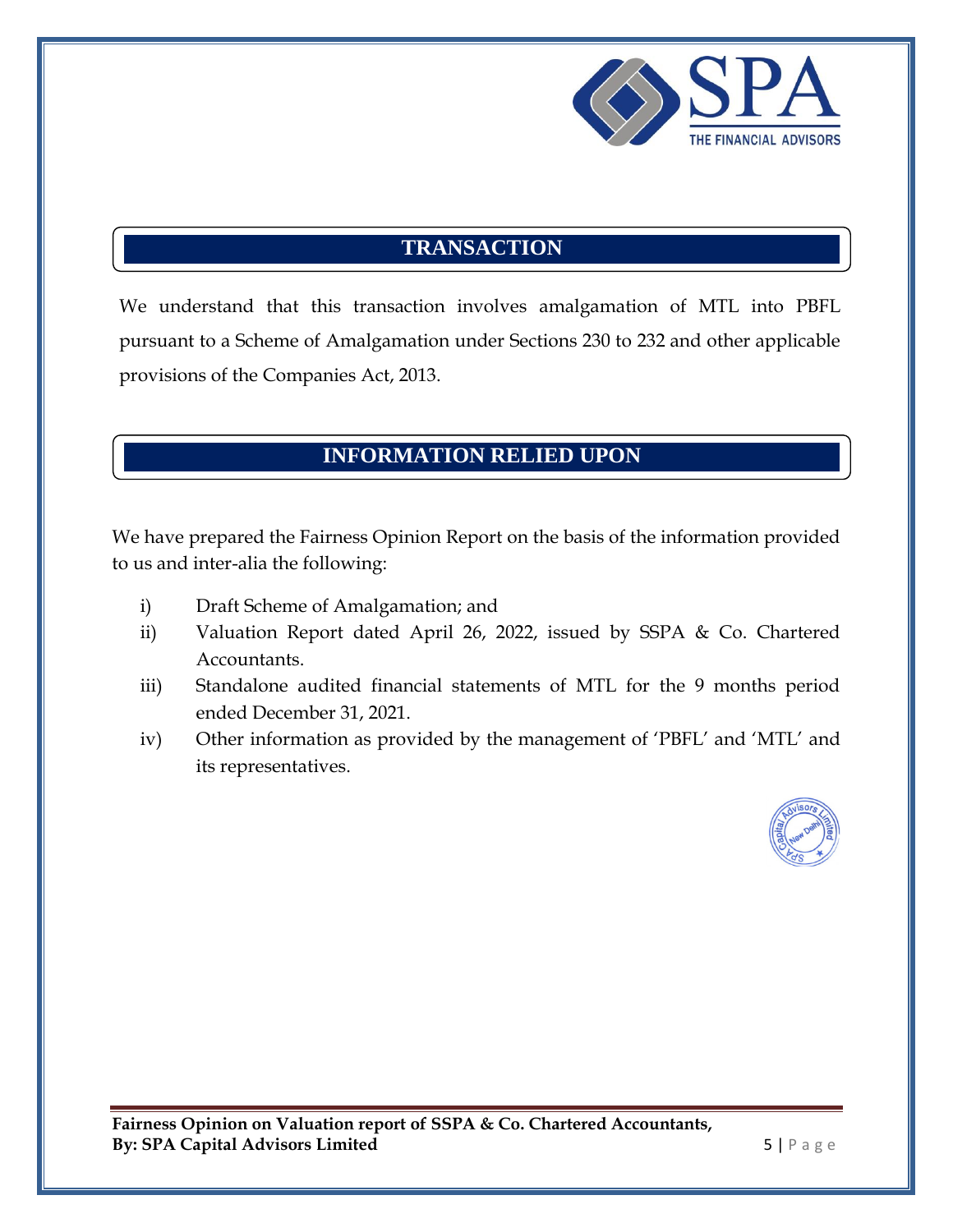

## **VALUATION APPROACHES USED BY SSPA & Co. Chartered Accountants**

As per the Valuation Report issued by SSPA & Co. Chartered Accountants;

"MTL as on the date of this report holds 5,98,90,000 equity shares of face value of INR 2 each fully paid-up of PBFL. Upon the effective date, pursuant to amalgamation of MTL with PBFL, the entire shareholding of MTL in PBFL will be cancelled and the shareholders of MTL would be issued same number of fully paid-up equity shares of PBFL, which they own indirectly through their holding in MTL as on the effective date. Pursuant to the amalgamation, there would be no change in the paid-up share capital of PBFL. As mentioned above, post-amalgamation the shareholders of MTL will hold the same number of shares as MTL holds in PBFL. Consequently, there is no impact on the shareholding pattern of other shareholders of PBFL and therefore no valuation of PBFL and MTL is required.

Upon the Scheme becoming effective, there is no additional consideration being discharged under the Scheme except same number of shares of PBFL being issued to the shareholders of MTL in lieu of shares held by MTL in PBFL respectively (which will get cancelled). Thus, for every fresh issue of share of PBFL to the shareholders of MTL, there is a corresponding cancellation of an existing PBFL share as held by MTL. Also, there would be no change in the aggregate shareholding of other shareholders in PBFL and it shall not affect the interest of other shareholders of PBFL"